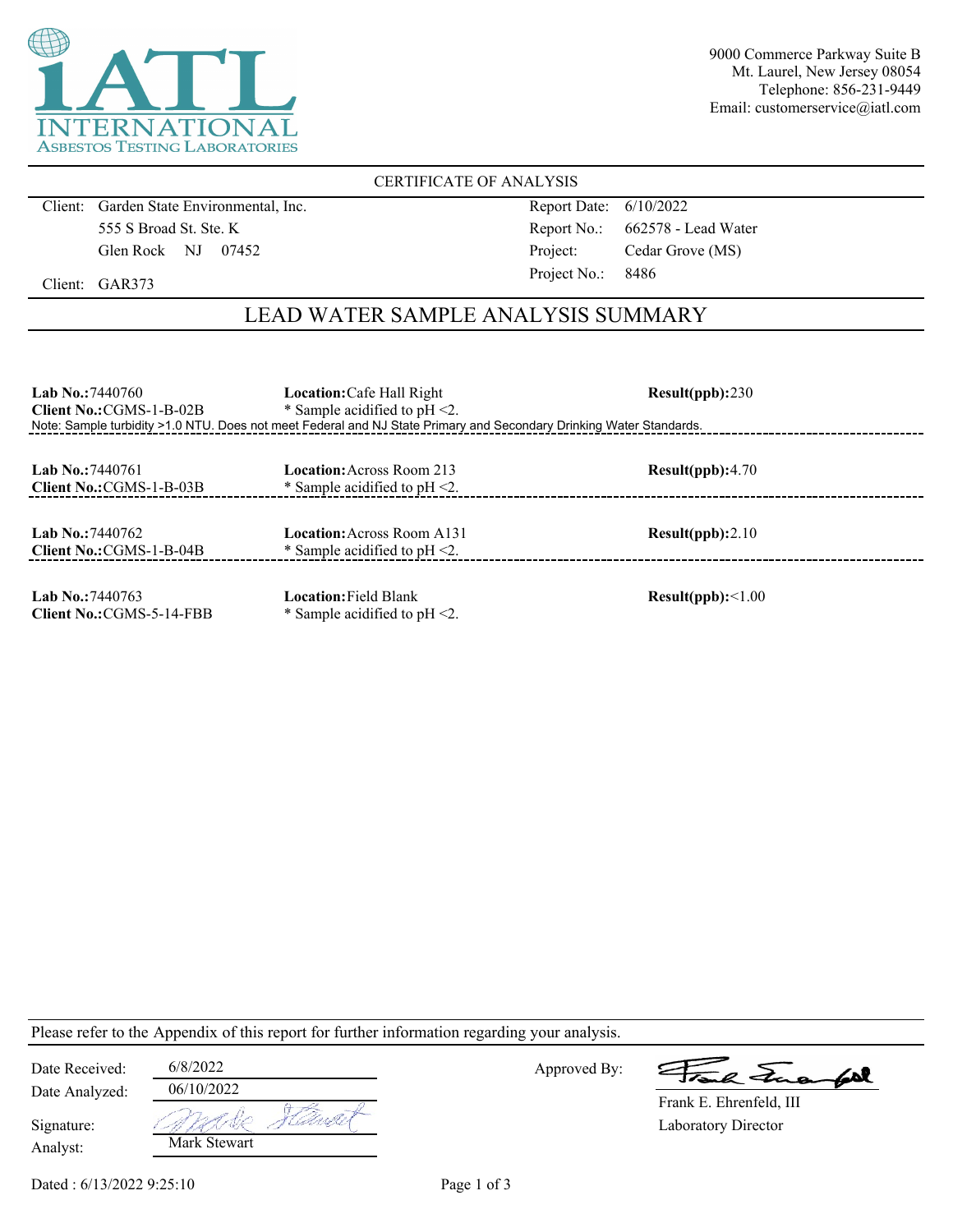

9000 Commerce Parkway Suite B Mt. Laurel, New Jersey 08054 Telephone: 856-231-9449 Email: customerservice@iatl.com

#### CERTIFICATE OF ANALYSIS

Client: Garden State Environmental, Inc. 555 S Broad St. Ste. K Glen Rock NJ 07452

Client: GAR373

Report Date: 6/10/2022 Report No.: 662578 - Lead Water Project: Cedar Grove (MS) Project No.: 8486

# Appendix to Analytical Report:

**Customer Contact:** Send ALL Lab Reports **Analysis:** AAS-GF - ASTM D3559-08D

This appendix seeks to promote greater understanding of any observations, exceptions, special instructions, or circumstances that the laboratory needs to communicate to the client concerning the above samples. The information below is used to help promote your ability to make the most informed decisions for you and your customers. Please note the following points of contact for any questions you may have.

**iATL Customer Service:** customerservice@iatl.com **iATL OfficeManager:** ?wchampion@iatl.com **iATL Account Representative:** Kelly Klippel **Sample Login Notes:** See Batch Sheet Attached **Sample Matrix:** Water **Exceptions Noted:** See Following Pages

#### **General Terms, Warrants, Limits, Qualifiers:**

General information about iATL capabilities and client/laboratory relationships and responsibilities are spelled out in iATL policies that are listed at www.iATL.com and in our Quality Assurance Manual per ISO 17025 standard requirements. The information therein is a representation of iATL definitions and policies for turnaround times, sample submittal, collection media, blank definitions, quantification issues and limit of detection, analytical methods and procedures, sub-contracting policies, results reporting options, fees, terms, and discounts, confidentiality, sample archival and disposal, and data interpretation.

iATL warrants the test results to be of a precision normal for the type and methodology employed for each sample submitted. iATL disclaims any other warrants, expressed or implied, including warranty of fitness for a particular purpose and warranty of merchantability. iATL accepts no legal responsibility for the purpose for which the client uses test results. Any analytical work performed must be governed by our Standard Terms and Conditions. Prices, methods and detection limits may be changed without notification. Please contact your Customer Service Representative for the most current information.

This confidential report relates only to those item(s) tested and does not represent an endorsement by NIST-NVLAP, AIHA LAP LLC, or any agency of local, state or province governments nor of any agency of the U.S. government.

This report shall not be reproduced except in full, without written approval of the laboratory.

#### **Information Pertinent to this Report:**

Analysis by AAS Graphite Furnace: - ASTM D3559-08D Certification: - NYS-DOH No. 11021 - NJDEP No. 03863

#### **Note: These methods are analytically equivalent to iATL's accredited method;**

- USEPA 40CFR 141.11B

- USEPA 200.9 Pb, AAS-GF, RL <2 ppb/sample

- USEPA SW 846-7421 - Pb(AAS-GF, RL <2 ppb/sample)

Regulatory limit for lead in drinking water is 15.0 parts per billion as cited in EPA 40 CFR 141.11 National Primary Drinking Water Regulations, Subpart B: Maximum contaminant levels for inorganic chemicals.

All results are based on the samples as received at the lab. iATL assumes that appropriate sampling methods have been used and that the data upon which these results are based have been accurately supplied by the client.

Sample results are not corrected for contamination by field or analytical blanks.

 $PPB =$  Parts per billion. 1  $\mu g/L = 1$  ppb MDL = 0.24 PPB Reporting Limit (RL) = 1.0 PPB